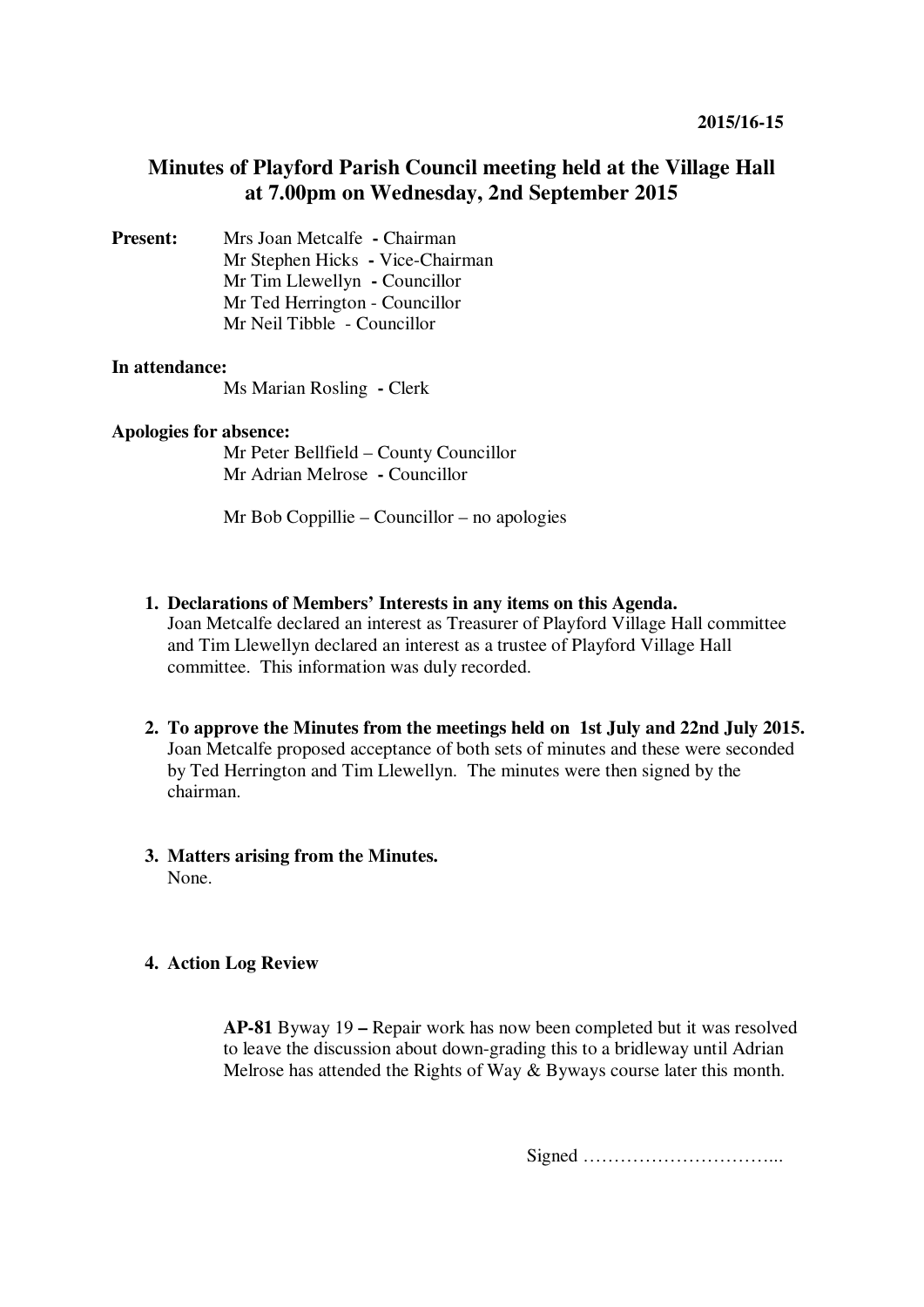**AP-91** Verge at Lower end of Hill Farm Road needs clearing/cutting back. Highways dept is behind with their schedules and had not assessed this problem when the clerk spoke to them in July and again in August. Clerk to chase again.

**AP-92** FP20 has now been cut back.

**AP-93** Unregistered footpath from C330 to U3311- this is an agenda item to be discussed later.

**AP-98** Large area at junction of Butts Road and Brook Lane where tarmac has fallen away. The temporary fill has not been successful – clerk to report again.

**AP-100** Arm which has fallen off signpost at junction of C324 and Church Road has still not been repaired – this has been promised next time an agent is in the area - clerk to remind Highways.

**AP-102** Brambles overhanging highway opposite Clematis Cottage at Playford Mount have now been attended to by landowner - clerk to write letter of thanks.

**AP-104** Splay at junction of C324 and Church Road has not been sufficiently well cut back and is impeding vision. This has been reported but was not found to be a significantly urgent by Highways – clerk to remind them of the problem.

**AP-106** FP9 & FP13 overgrown with brambles. These were reported in July - Highways dept. has contacted the owner who has agreed to cut back the vegetation on both paths, and they have agreed to monitor the situation. There is also a broken stile at beginning of FP13 and the two stiles on either side of the railway line further along this path both need attention. Debbie Adams from Highways, Saxmundham is aware of this and will contact Network Rail about the ones adjacent to the railway line.

**AP-107** Ditch blocked in Spring Meadow opposite junction with FP from Church Lane. This has been reported and is now in the hands of contractors who will advise when they can clear it.

**AP-108** A laurel tree has fallen down on left side of Spring Meadow just beyond the layby and has brought down ivy with it. This was reported in August – clerk to chase again as nothing has been done yet.

For more details see Action Log appended at end of the Minutes.

Signed …………………………………..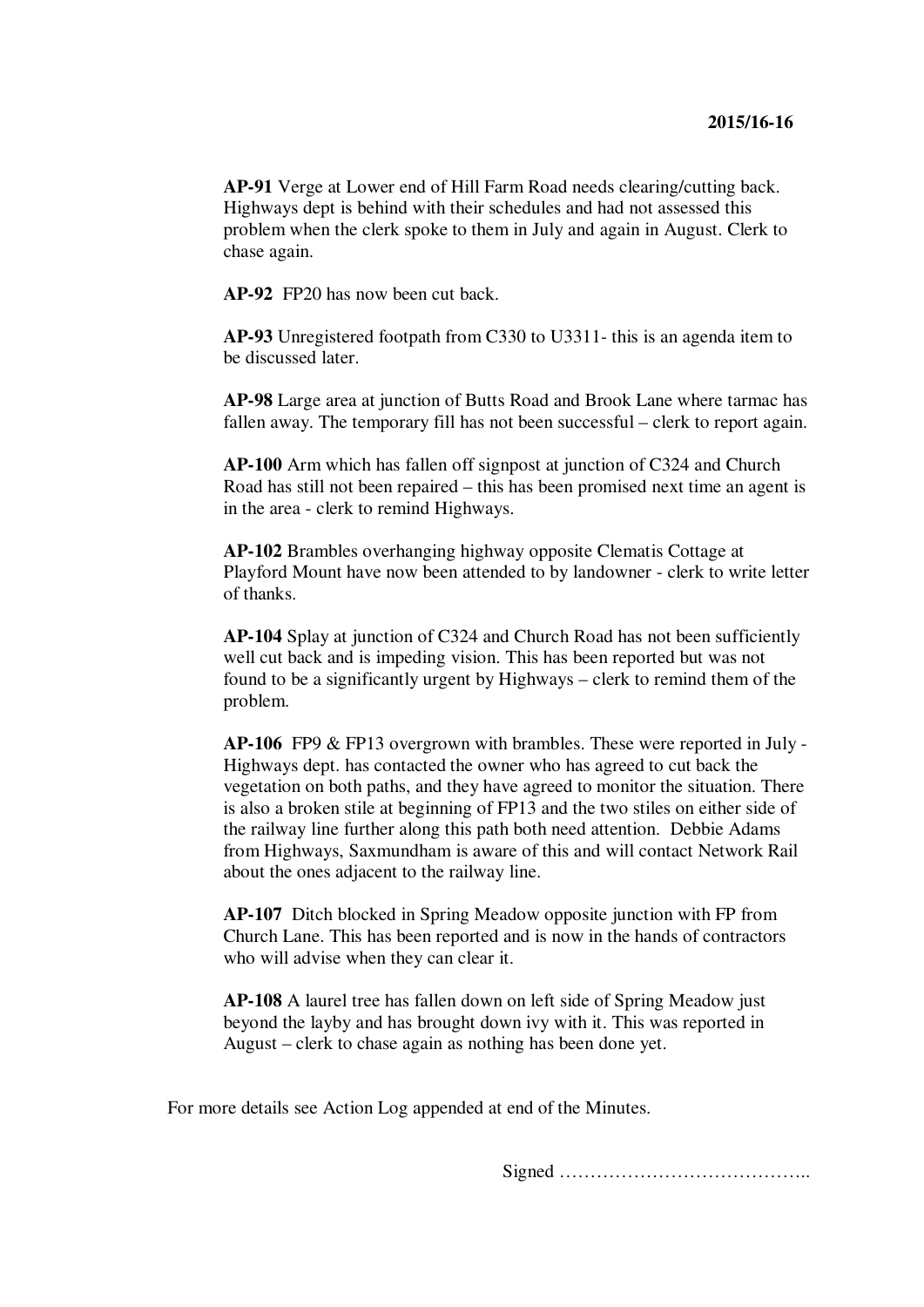### **5. District Councillor Robert Whiting's report**

Robert Whiting began by conveying Peter Bellfield's apologies for absence due to his illness. Robert is covering this area as County Councillor for the time being, although Peter Bellfield is contactable by email and will still be able to do a limited amount of work.

SCC, back from their Summer break are making a bid for devolution which will mean more responsibility and more finance at local level– this will be the greatest change seen since 1973-74.

Travellers in Kesgrave have been in the news recently. County Councillor for Kesgrave, Christopher Hudson, and Robert Whiting called a public meeting at the Town Hall in Kesgrave to discuss procedure for dealing with the question of illegal encampment and who should pay for the subsequent clean-up operations. Christopher Hudson has also been working closely with Ben Gummer regarding inward investment in Ipswich and the project of an additional river crossing at the Wet Dock.

The importance of having a Neighbourhood Plan was discussed at Tuddenham's Parish Council's meeting last night – this needs to be seriously considered by Playford.

At district level, the Spa Gardens have now been opened in Felixstowe, nearly £5m having been spent on their refurbishment. More play equipment has also been installed at the Martello Tower development in Felixstowe.

At local level, Peter Bellfield has £5500.00 left in his Locality Budget, £1000 of which may be used in Playford – it may be possible to use this in part to set up a Neighbourhood Plan for Playford. Forms may be downloaded to apply for this and sent to Will Gibson, the Enabling Communities co-ordinator at SCDC.

Speeding through villages is an on-going problem and parishes must work together to address it. There is a possibility of working in conjunction with Tuddenham, Westerfield and Gt & Lt Bealings and sharing equipment such as the mobile solarpowered "Flashing 30" unit which would be very costly to own outright.

Ted Herrington enquired about SCDC Planning dept. not following up on conditions imposed when granting planning permission. There has been an incident recently where imposed conditions have been agreed but not adhered to and others where work has gone ahead without planning permission and this has not been followed up despite SCDC Planning dept. being aware of the situation. Robert Whiting agreed to follow this up.

Bill Johnson from the floor asked about the length of time allowed to finish a building project – there is a property in Butts Road where unfinished work due to a dispute with the builders has held up progress. Whilst this is unfortunate, there does not appear to be any easy solution.

Signed ………………………………..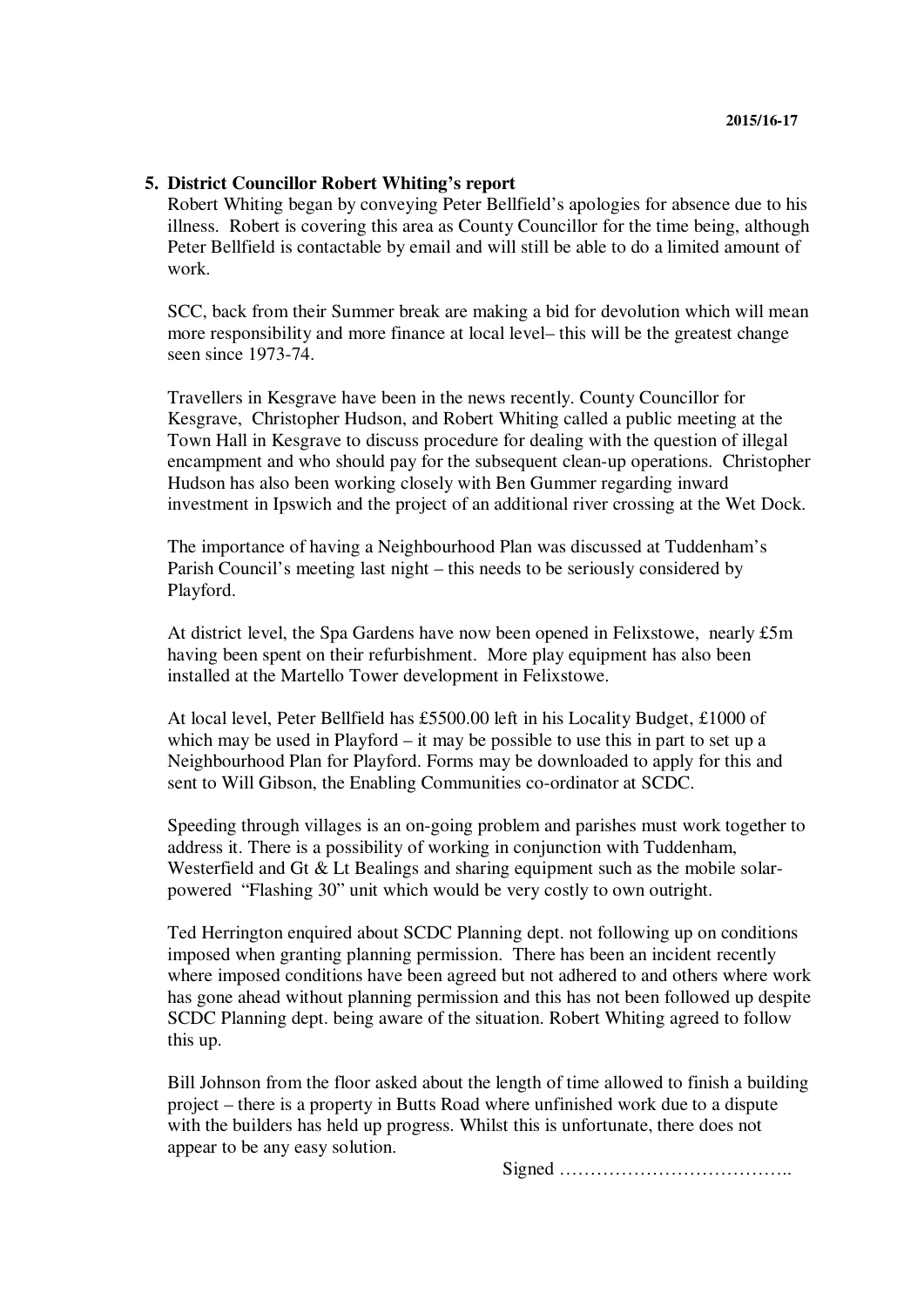Robert Whiting left the meeting at 7.40pm

### **6. Police Report.**

No Police attended the meeting but the crime report for July showed no recorded incidents. The August report was not available at the time of the meeting.

### **7. Finance**

| Reporting & authorisation of cheques/online payments:- |                |          |         |
|--------------------------------------------------------|----------------|----------|---------|
| SCDC Non-contested election expenses                   |                |          | £100.00 |
| LCPAS attendance at ROW & Byways course                |                |          | £25.00  |
| Clerk's expenses                                       |                |          | £21.69  |
|                                                        |                |          |         |
| <b>Bank balances:</b>                                  |                |          |         |
| Barclays Bank current account                          | as at 31, 8.15 | £3459.20 |         |
| NS&I Savings account                                   | as at 31.8.15  | £3292.46 |         |

o Budget Update 2015/2016:

The Budget is on track – we have only had one invoice from the grass cutters so far this year and the contractors are proving to be somewhat behind with their schedules. Grass cutting contract to be discussed as an agenda item later.

### **8. Highways**

The verge erosion at the top end of Butts Road has been repaired but not at the Southern end – however, Highways department has promised to monitor the situation. Bill Johnson queried changes to the route of FP20 at the western end – this has been discussed previously with Debbie Adams but is in fact in Tuddenham parish and thus beyond Playford's control.

## **9. Unregistered Footpath from C3330 to U3311 - progress**

Joan Metcalfe has been collecting names of people who have used this path in the past and are willing to verify its existence over a period of time.

## **10. Downgrading of Byway19 to a Bridleway.**

This has already been dealt with in the Action Plan review and will be discussed further at the next meeting.

Signed ………………………………..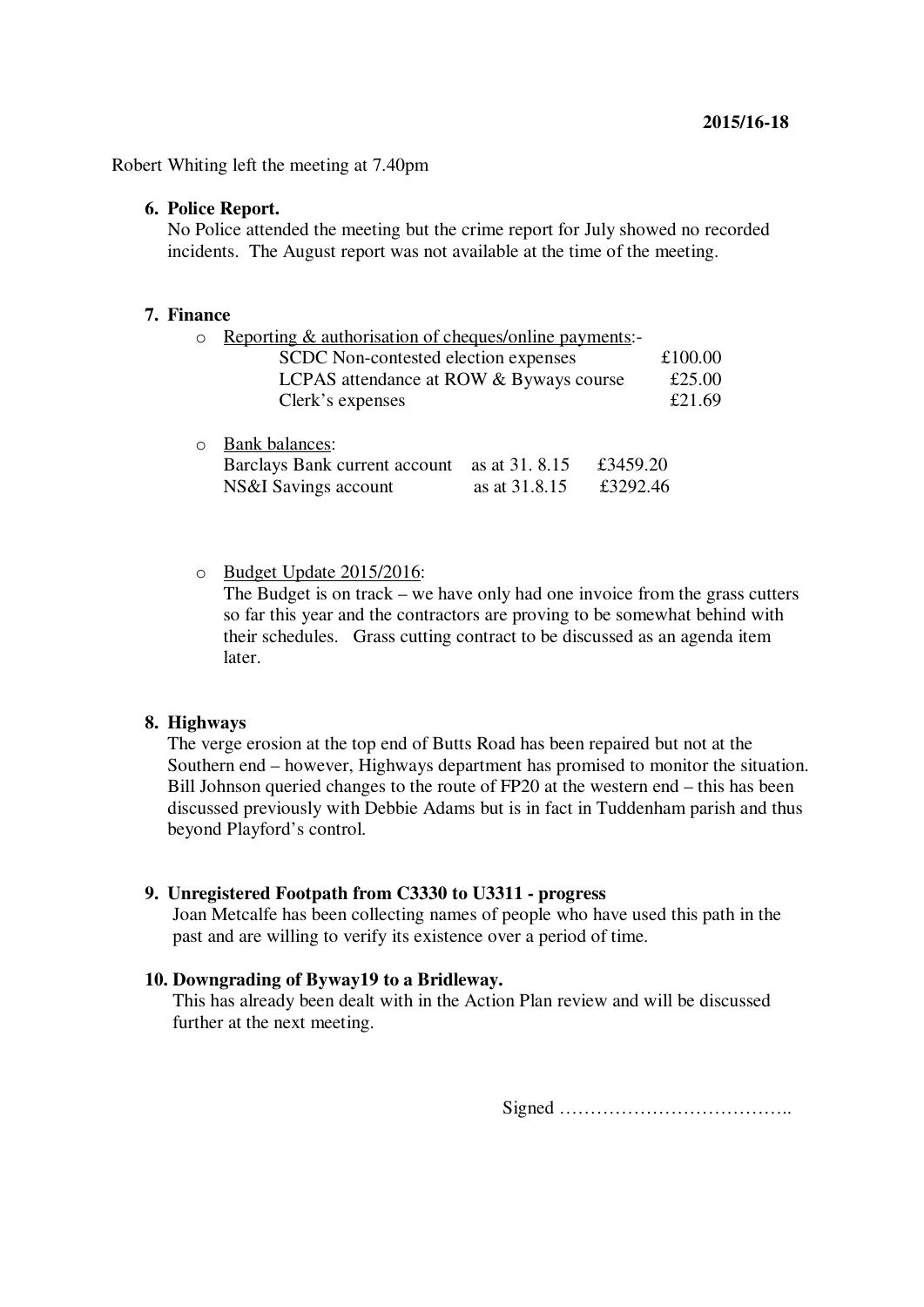### **11. Use of Playing Field by Village Hall hirers**

People hiring the Village Hall but not the playing field may sometimes want to use a barbecue outside and would need to place this on Parish Council property. Joan Metcalfe queried the insurance aspect of this and whether they should be allowed to do so. The clerk has checked with the council's insurers who stated that the council could not be held liable for any resulting mishap as long as there were no potholes, loose paving or other trip hazards that the council should have previously made safe. Joan therefore proposed that the council should allow barbecues to be used outside by hirers of the Village Hall only, but that it should be underlined that the hirers and not the council, would be liable for any accident that might occur. Tim Llewellyn seconded this.

#### **12. New Rubbish Bin**

A new rubbish bin is needed for the car park area of the Village Hall as the present one has exceeded its useful life. Clerk to price up new bins and to report back to the council.

### **13. Grass cutting contract.**

Joan Metcalfe has obtained quotes from DCM Gardening Services (£1586.66+ VAT) and from Suffolk Coastal Norse Ltd. (£877.50+ VAT) for 12 cuts of the grass, 2 x cuts of the hedges and 2 x ditch clearances. The present contractor has not given good service over the last year and it was unanimously resolved to ask Norse to take over for next season. Clerk to write to Norse to ask them to commence a new contract from 1<sup>st</sup> January 2016 and to ask Top Garden Services (the present contractors) to do a last tidy up for the year and then submit their final bill.

#### **14. Outdoor Playspace funds.**

£543.10 has been received from the Outdoor Playspace Team – this represents half of the total grant so that scheme can now be started. In the final week of completion, the work is to be inspected by a member of the Outdoor Playspace Team who will then sanction the rest of the funds to be released. Steve Hicks to contact the contractor.

#### **15. Litter Pick**

It was decided to hold this event on Saturday  $7<sup>th</sup>$  November from  $10am - 12.30pm$ and to book the Village Hall so that refreshments could be offered to volunteers. Tim Llewellyn will place a notice in the Benefice magazine asking for volunteers. Equipment such as bin bags, gloves, grabbers and high-viz jackets can be obtained from SCDC – clerk to organise.

Signed ………………………